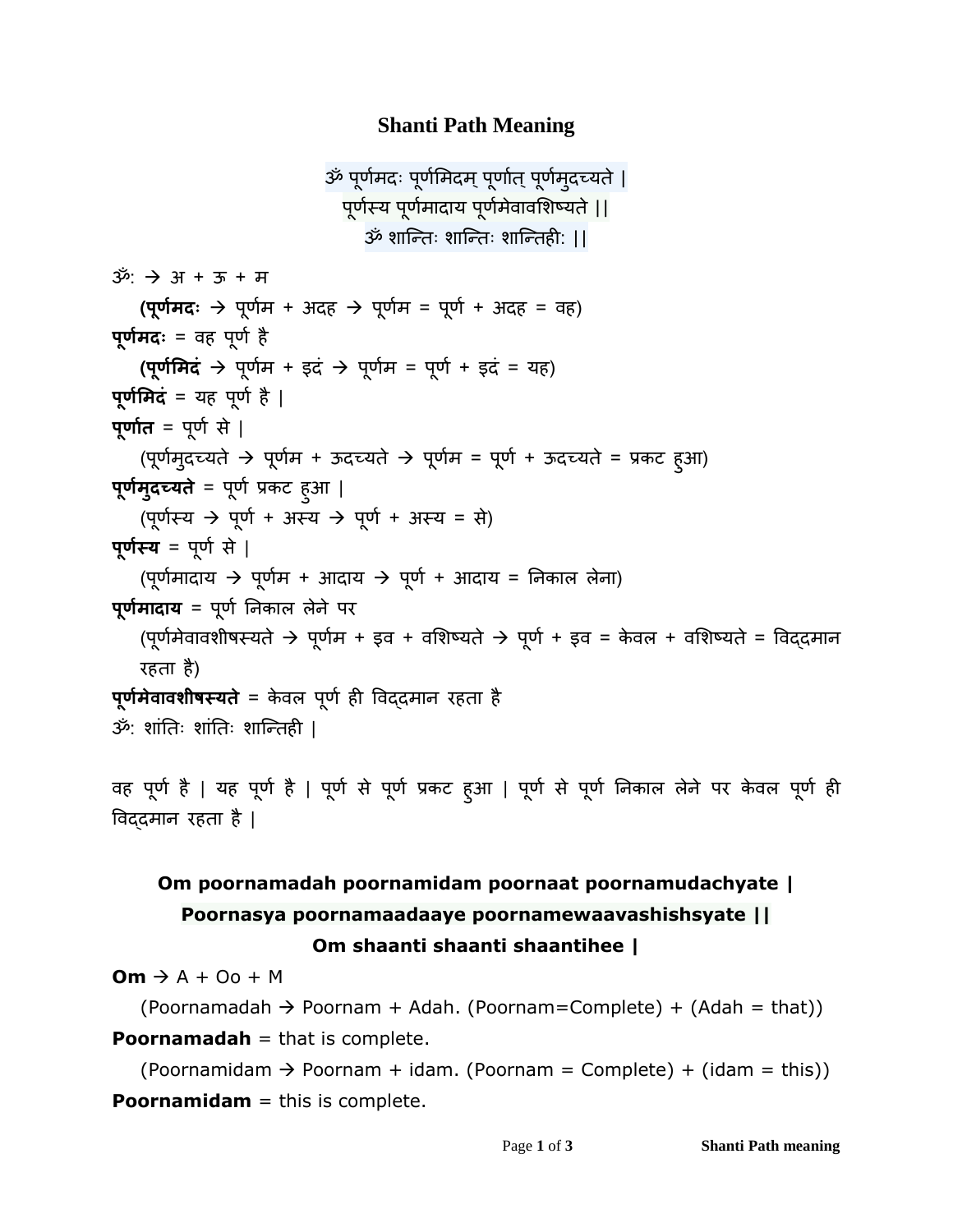**Poornaat** = from complete

(Poornamudachyate  $\rightarrow$  Poornam + Udachyate. (Poornam = Complete)

+ (Udachyate = has emerged))

**Poornamudachyate** = comes complete

 $(Poornayasa \rightarrow Poorna + Asya. (Poorman = Complete) + (Asya = from))$ 

**Poornasya**= (If) From complete

(Poornamaadaaye  $\rightarrow$  Poornam + Adaaya. (Poornam = Complete)

 $+(Adaaya = remove))$ 

**Poornamaadaaye =** Complete is removed (then)

(Poornamewawashishyate  $\rightarrow$  Poornam + Eva + Vashishyate. (Poornam = Complete) + (Eva = Only) + (Vashishyate = remains))

**Poornamewawashishyate** = Only the Complete remains.

**Om shaanti shaanti shaantihee**

**Om. That is complete. This is complete. From complete comes complete. If from complete, complete is removed (then) only the Complete remains.**

Gayatri Mantr

# गायत्री मंत्र

# ॐ भूर्भुवः स्वः । तत्सवितुर्वरेण्यम् भूगो देवस्य धीमहि । धियो यो नं प्रचोदयांत् ॥

(ॐ=ओऽम=ओ३म -) यह परमेश्वर का नाम है। यह नाम सर्वोत्तम है। इससे ईश्वर के सब नामों का बोध होता है। (भू -) स्वयं सुख स्वरूप अपने उपासकों को सर्वदा सब सुखों की प्राप्ति कराने वाला है। (सवितः -) सब जगत की उत्पत्ति करने वाले सुर्यादि प्रकाशकों के भी प्रकाशक अथवा समग्र ऐश्वर्य के दाता। (देवस्य -) सब के आत्माओं के प्रकाशक, कामना करने योग्य सर्वत्र विजय कराने वाले परमात्मा का जो (वरेण्यं -) अति श्रेष्ठ ग्रहण और ध्यान करने योग्य (भगृ -) सब क्लेशों को भस्म करने वाला पवित्र शुद्ध स्वरूप है (तत -) उसको

(धीमहिः -) हम लोग धारण करें। (यः -) यह पूर्वोक्त सविता परमात्मा (नः -) हमारी (धियः -) बुद्धियों को उत्तम गुण, कर्म स्वभावों में (प्रचोदयात -) प्रेरणा करें अर्थात कृपा करके सब बुरे कामों से अलग करके सदा अच्छे कामों में प्रवृत्त कर इसी प्रयोजन के लिए इस परमात्मा की स्तुति, प्रार्थना, उपासना करना और इससे

भिन्न किसी अन्य को उसके तुल्य या उससे अधिक उपास्य इष्टदेव नहीं मानना चाहिए। - महर्षि दयानन्द सरस्वती